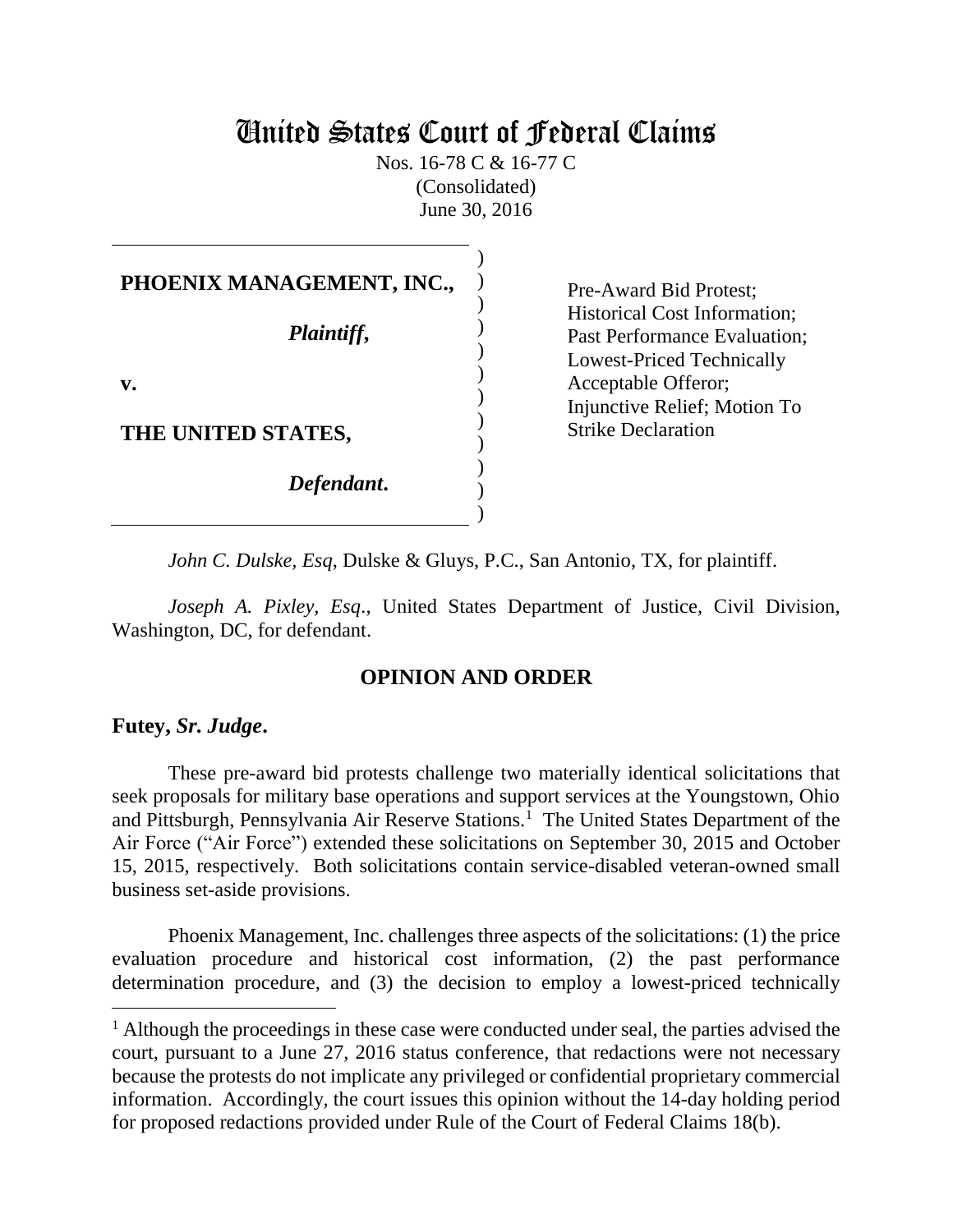acceptable offeror methodology. In its defense, the Government argues that the solicitations provided adequate information and price evaluation, that the Air Force's method of considering past performance is in accordance with the law, and that the Government was within its discretion to select the lowest-priced technically acceptable offeror solicitation format.

 Before the court are plaintiff's complaint for injunctive and declaratory relief, the parties' cross-motions for judgment on the administrative record, under Rule 52.1(c) of the Rules of the Court of Federal Claims ("RCFC"), and defendant's motion to strike the declaration of Gary Giarratano. The court held oral argument on these matters on May 24, 2016.

### **BACKGROUND**

### **A. The Solicitations**

 $\overline{a}$ 

On September 30, 2015 and October 15, 2015, the Air Force issued requests for proposals, Nos. FA6656-15-R-0002 and FA6712-16-R-0001, seeking contracts for military base operations and support services<sup>2</sup> at the Youngstown, Ohio and Pittsburgh, Pennsylvania Air Reserve Stations. AR Tab 5, Tab 32. Both solicitations contain servicedisabled veteran-owned small business set-aside provisions, pursuant to Federal Acquisition Regulation ("FAR") § 52.219-27, primarily for firm fixed price contracts with cost reimbursable tasks. AR Tab 1 at 1, Tab 21 at 789. The solicitations provide a base period of 12 months with four one-year options. AR Tab 12 at 737, Tab 45 at 2407. The Air Force estimates that the Youngstown contract will cost \$29.4 million and the Pittsburgh contract will cost \$28.1 million. AR Tab 7 at 700, Tab 45 at 2407.

The solicitations state that the Air Force will award the contracts to the lowestpriced technically acceptable ("LPTA") offeror, in accordance with FAR § 15.101-2. AR Tab 5 at 350, Tab 32 at 1861. The LPTA methodology is appropriate when the Government expects that the best value will result from the technically acceptable proposal with the lowest price. FAR § 15.101-2(a). Under this approach, "award will be made on the basis of the lowest evaluated price of proposals meeting or exceeding the acceptability standards for non-cost factors." FAR § 15.101-2(b)(1).

The solicitations require offerors to submit their proposals in four volumes: administrative/contract documentation, technical capabilities, past performance, and price. AR Tab 5 at 341-342, Tab 32 at 1851-1852. The latter three volumes comprise the primary evaluation factors: technical acceptability, price, and past performance. AR Tab 5 at 351, Tab 32 at 1862. The technical acceptability factor includes two "sub factors:" the quality control plan and resource/personnel management. AR Tab 5 at 352-53, Tab 32 at 1862-

<sup>&</sup>lt;sup>2</sup> These services include supply, vehicle operation and maintenance, traffic management, and other airfield management tasks. AR Tab 7 at 700, Tab 45 at 2407.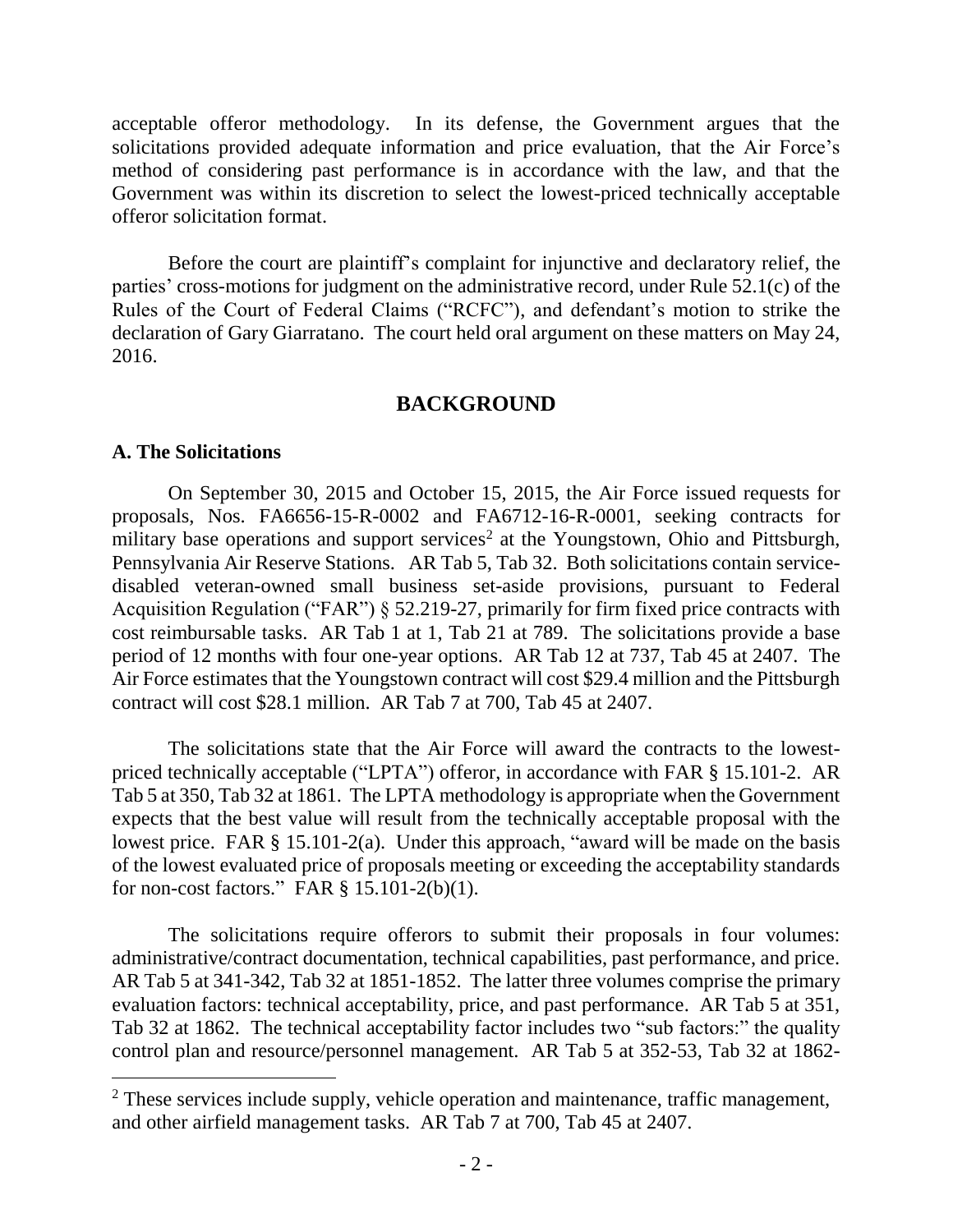63. The solicitations state that each primary and sub factor will be rated on an acceptable or unacceptable basis. An unacceptable rating for any factor "will render the entire proposal unacceptable." AR Tab 5 at 351, Tab 32 at 1862.

The Air Force plans to award the contracts based on an "integrated assessment" of these factors. AR Tab 5 at 350, Tab 32 at 1861. The solicitations describe the process as follows:

The first step of the evaluation process will be to accomplish a price analysis and all offerors that will be ranked from lowest to highest evaluated price. The second step is [to] determine if their technical proposal and past performance are acceptable or unacceptable in accordance with the evaluation criteria. If during this phase the lowest price offeror is determined to be 1) technically acceptable, 2) price is determined to be reasonable and balanced, and 3) past performance is determined to be acceptable, award will be made to that offeror without further consideration of any of the other offerors. If the lowest priced offeror is not found to be acceptable, then the next lowest bidder will be evaluated by the same criteria. This process will continue until a lowest price offer is identified that is technically acceptable with an acceptable past performance.

AR Tab 5 at 350, Tab 32 at 1861. Put simply, the Air Force plans to accept the lowestpriced offer that satisfies its "integrated assessment" of three primary evaluation factors. The instant protests implicate the latter two factors: price and past performance and do not challenge the technical acceptability factor or its sub factors.

### *Price*

The Air Force's price analysis will evaluate the offers for price reasonableness and balance. AR Tab 5 at 353-54, Tab 32 at 1864-65. Price reasonableness examines the adequacy of the price competition amongst bidders. If the Air Force is unsatisfied, the solicitations state that additional information may be required to support an offeror's price. *Id.* Pricing balance considers whether any individual contract line items are "significantly overstated." *Id.* The Air Force plans to analyze whether each offeror's prices demonstrate "a logical progression" between price and quantity. The solicitations state that unbalanced offers "may be rejected if the lack of balance poses an unacceptable risk to the Government." *Id.*

Following this assessment, the Air Force will calculate each offeror's costs and arrive at a total evaluated price for each proposal. The total evaluated price consists of the extended prices for all firm fixed price contract line items, Service Contract Act, Davis Bacon Act, "Over and Above" labor costs, and a material-handling fee for reimbursable parts and materials. AR Tab 5 at 354-55, Tab 32 at 1865-66.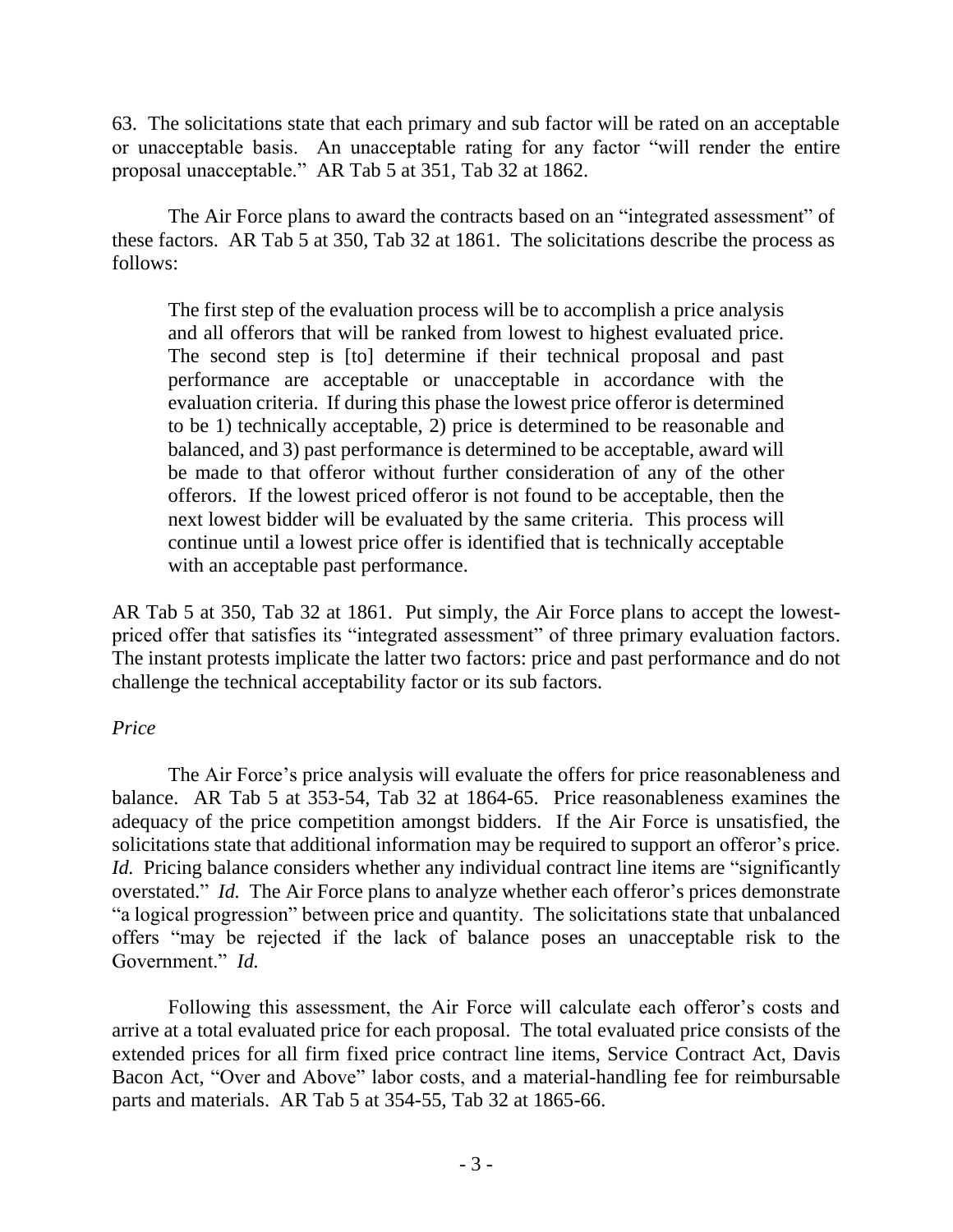### *Past Performance*

 The past performance evaluation "will be used as a means of determining the probability of the offeror to meet the performance requirements of the proposed contract." AR Tab 5 at 352-53, Tab 32 at 1863-64. To this end, the Air Force will conduct a "subjective assessment" of any relevant job performance within the past three years to ascertain whether offerors have "consistently demonstrated a commitment to customer satisfaction and timely delivery." *Id.*

The Air Force plans to grade offerors' past performance on an "acceptable" or "unacceptable" basis*.* AR Tab 5 at 352-53, Tab 32 at 1863-64. If the Air Force determines that it "has a reasonable expectation" that an offeror can successfully perform the contract, the evaluator will rate the offeror as acceptable. *Id.* If the Air Force does not have this expectation based on the offeror's record of past performance, the evaluator will assign the offeror an unacceptable rating. *Id.* Offerors with sparse or no past performance information will be assigned an "unknown" rating. *Id.* The solicitations state that offerors with an unknown past performance will be considered as "acceptable" for the purposes of the solicitations. *Id.*

The solicitations set out deadlines for the submission of proposals on November 9, 2015 and December 23, 2015, respectively. AR Tab 5 at 190, Tab 32 at 1702. In response to plaintiff's protests, however, the Air Force has amended the solicitations to postpone these deadlines until these cases can be resolved. AR Tab 22.

### **B. Procedural History**

On November 8, 2015, plaintiff filed a bid protest before the Government Accountability Office ("GAO"), contesting the Youngstown and Pittsburgh solicitations. AR Tab 15, Tab 54. In that forum, plaintiff challenged the solicitations on four grounds: the lack of historical cost data, the decision not include other direct costs in the contracts' line items, the decision to consider unknown past performance as acceptable, and the decision to employ the LPTA award methodology. AR Tab 15 at 766-75, Tab 54 at 2868- 75.

In response to plaintiff's GAO protest, the Air Force decided to undertake a "partial corrective action" and disclose some historical workload data. AR Tab 17, Tab 18, Tab 56. The Air Force amended both solicitations to include data on the quantities for two indefinite-delivery indefinite-quantity contract line items between August 1, 2014 and July 31, 2015. AR Tab 17. The Air Force declined, however, to disclose historical workload information for the firm fixed price contract line items or take any corrective action to address plaintiff's other arguments before the GAO. Plaintiff withdrew its GAO protest on January 19, 2016, prior to the GAO reaching a decision on the outstanding issues. AR Tab 19, Tab 20, Tab 59, Tab 60.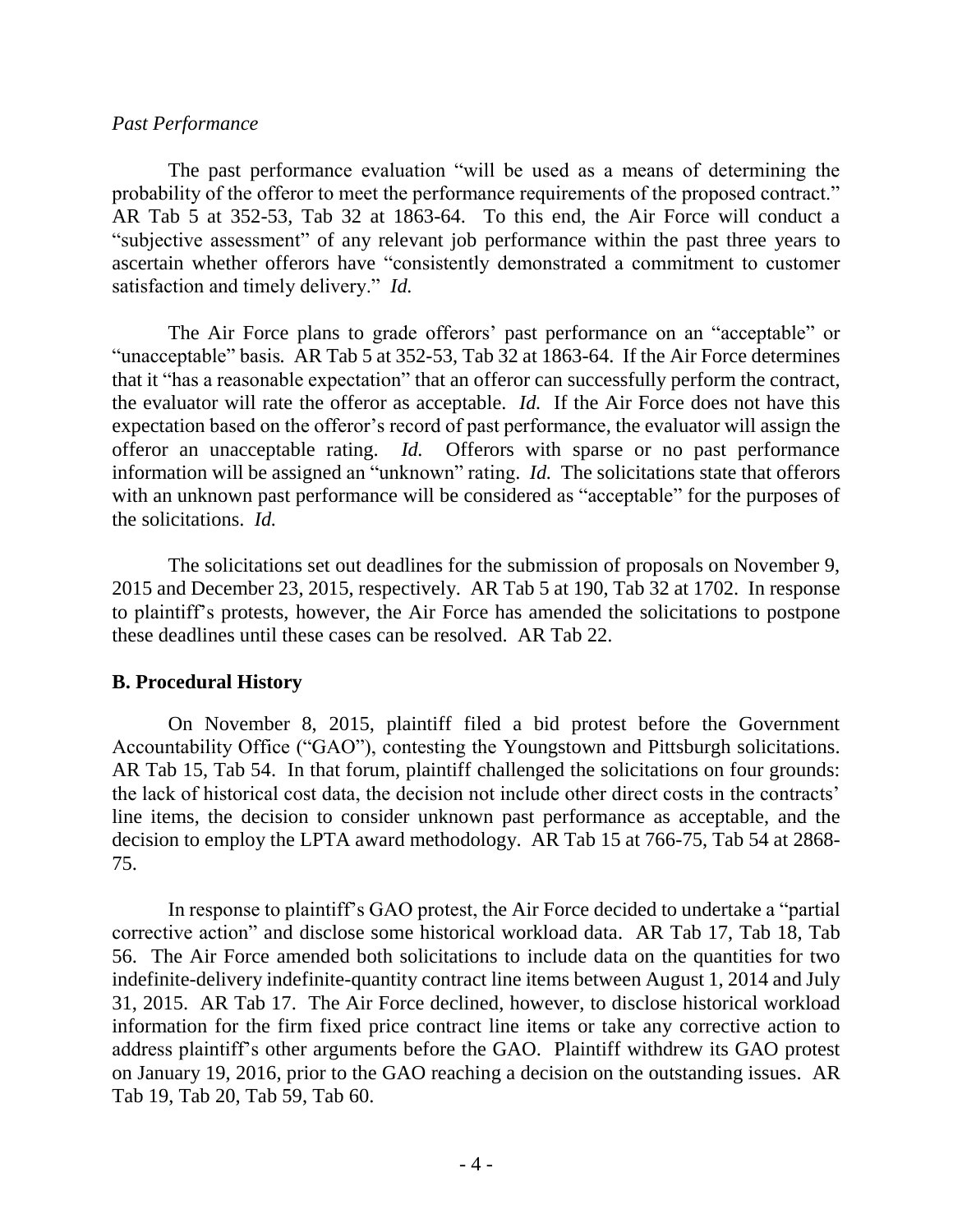Three days earlier, on January 13, 2016, plaintiff filed its bid protests in this court. ECF No. 1. These protests present substantially similar arguments to those raised at the GAO, with plaintiff's first two points there combined into a single "costs" argument here. That same day plaintiff moved for a preliminary injunction. ECF No. 6. On January 15, 2016, the court denied plaintiff's motion as moot once the Air Force agreed to maintain the status quo. On February 29, 2016, plaintiff moved for a judgment on the administrative record. ECF No. 28. The Government filed its cross-motion for judgment on the administrative record and motion to strike the declaration of Gary Giarratano on March 21, 2016. ECF Nos. 31 & 32.

#### **DISCUSSION**

#### **A. Standards of Review**

The Tucker Act grants the Court of Federal Claims jurisdiction to "render judgment on an action by an interested party objecting to a solicitation by a Federal agency for bids or proposals for a proposed contract or to a proposed award or the award of a contract or any alleged violation of statute or regulation in connection with a procurement or a proposed procurement." 28 U.S.C. § 1491(b)(1). The Tucker Act also establishes this court's standard of review for these actions: the arbitrary and capricious standard codified in the Administrative Procedures Act. 28 U.S.C. § 1491(b)(4) (incorporating by reference 5 U.S.C. § 706). Under this standard, the court must "hold unlawful and set aside agency action, findings, and conclusions found to be arbitrary, capricious, an abuse of discretion, or otherwise not in accordance with law . . . ."  $5 \text{ U.S.C.} \text{ § } 706(2)(\text{A})$ .

The arbitrary and capricious standard requires the court to "determine whether the [agency] has considered the relevant factors and articulated a rational connection between the facts found and the choice made." *Baltimore Gas & Elec. Co. v. Natural Res. Defense Council,* 462 U.S. 87, 105 (1983). This "highly deferential" standard requires the court to sustain agency actions that "evince[e] rational reasoning and consideration of relevant factors." *Advanced Data Concepts, Inc. v. United States,* 216 F.3d 1054, 1058 (Fed. Cir. 2000). If the court determines a reasonable basis exists for the agency's actions, "the court should stay its hand even though it might, as an original proposition, have reached a different conclusion as to the proper administration and application of the procurement regulations." *Honeywell, Inc. v. United States,* 870 F.2d 644, 648 (Fed. Cir. 1989).

 The court may set aside procurement decisions if either "(1) the procurement official's decision lacked a rational basis; or (2) the procurement procedure involved a violation of regulation or procedure." *Impresa Construzioni Geom. Comenico Garufi v. United States*, 238 F.3d 1324, 1332 (Fed. Cir. 2001). In the first case, the court must determine "whether the contracting agency provided a coherent and reasonable explanation of its exercise of discretion . . . and the disappointed bidder bears a heavy burden of showing that the award decision had no rational basis." *Id.* at 1333 (quotation marks omitted). In the second case, the plaintiff must "show 'a clear and prejudicial' violation of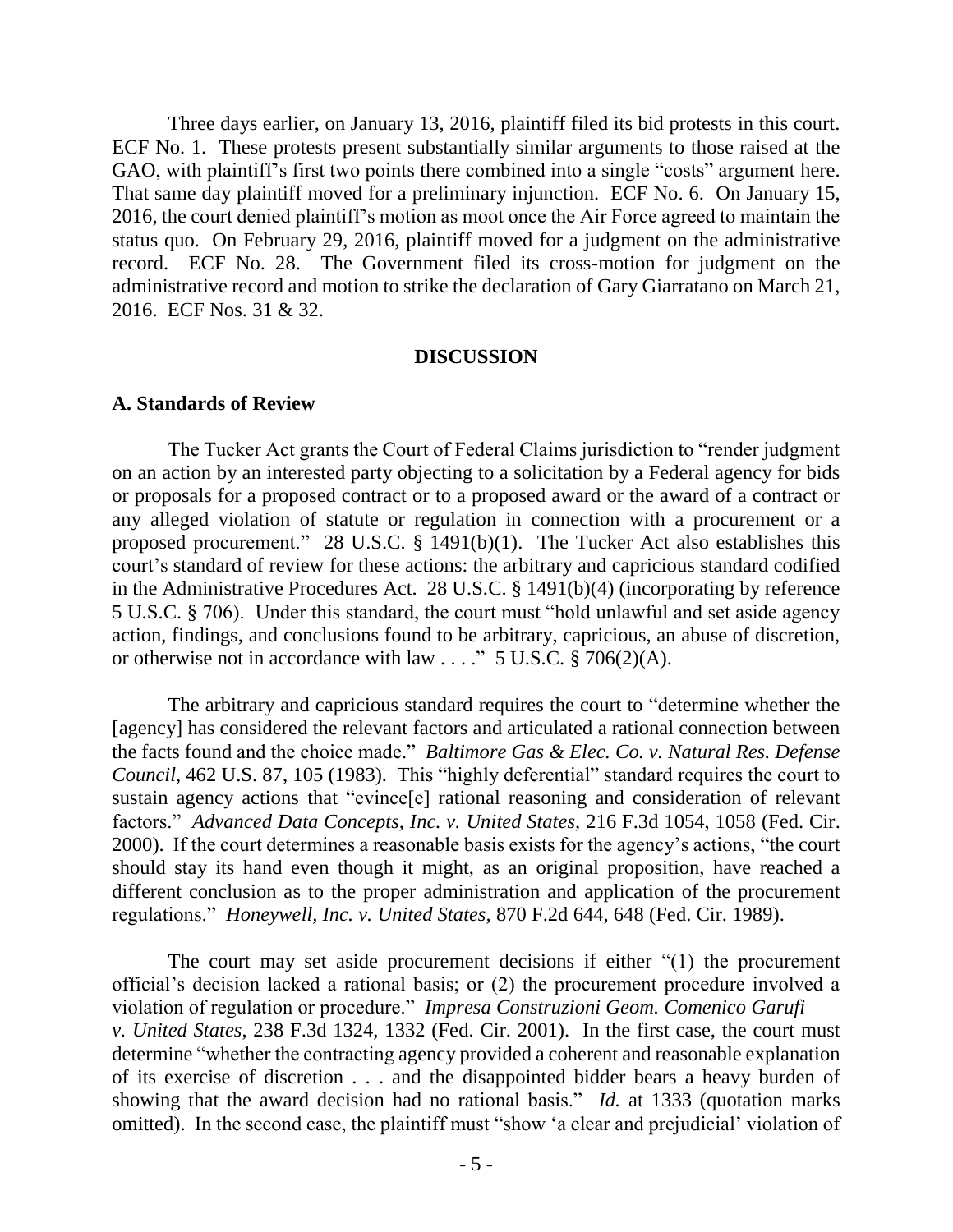applicable statutes and regulations.'" *Galen Med. Assoc. Inc. v. United States*, 369 F.3d 1324, 1331 (Fed. Cir. 2004) (quoting *Banknote Corp. of Am. v. United States*, 365 F.3d 1345 (Fed. Cir. 2004)).

If "the trial court determines the government acted without rational basis or contrary to law when evaluating the bids and awarding the contract . . . it proceeds to determine, as a factual matter, if the bid protester was prejudiced by that conduct." *Bannum, Inc. v. United States*, 404 F.3d 1346, 1351 (2005). To do so, a protestor "must establish not only some significant error in the procurement process, but also that there was a substantial chance it would have received the contract award but for that error." *Statistica, Inc. v. Christopher,* 102 F.3d 1577, 1582 (Fed. Cir. 1996).

### **B. The Parties' Cross-Motions for Judgment on the Administrative Record**

A judgment on the administrative record is appropriate "[w]hen proceedings before an agency are relevant to a decision in a case" before the court. RCFC 52.1(a). Such a judgment is "properly understood as . . . an expedited trial on the record." *Bannum*, 404 F.3d at 1346. Unlike a motion for summary judgment, however, "a genuine dispute of material fact does not preclude a judgment on the administrative record." *Sierra Nevada Corp. v. United States*, 107 Fed. Cl. 735, 751 (2012) (citing *Bannum*, 404 F.3d at 1355- 56). Instead, the court must make factual findings based on the record. *Id.*

### **1.** *The Cost Evaluation and Historical Data*

Plaintiff contends that the Air Force's decision not to divulge historical information on the costs of providing the solicitations' services prevents the Air Force from fairly evaluating offerors' proposals. These costs, dubbed "other direct costs" or "ODCs," include real property costs, materials, tools, and other supplies required to provide the contracts' base operations and support services. Plaintiff argues that offerors need the Government's purchase data on these items under the incumbent contracts in order to bid on a fair and equal basis because offerors might project these costs differently.<sup>3</sup>

Defendant argues that the solicitations adequately describe the Air Force's requirements and that additional information is unnecessary. Furthermore, defendant contends that plaintiff's position, that the solicitations must contain historical purchase information, is unsupported by the law. Defendant states that plaintiff has not cited any relevant authority to support this contention. Additionally, defendant comments that purchase information from previous contracts might reveal the incumbent contractors' proprietary information.

<sup>&</sup>lt;sup>3</sup> Plaintiff notes that previous base operations and support service contracts allocated ODC costs to the Government. Pl.'s Mot. at 12-13. This supports plaintiff's broader policy argument that uninformed offerors are misjudging these costs and underbidding to their detriment in other similar procurements. Tr. at 19-20.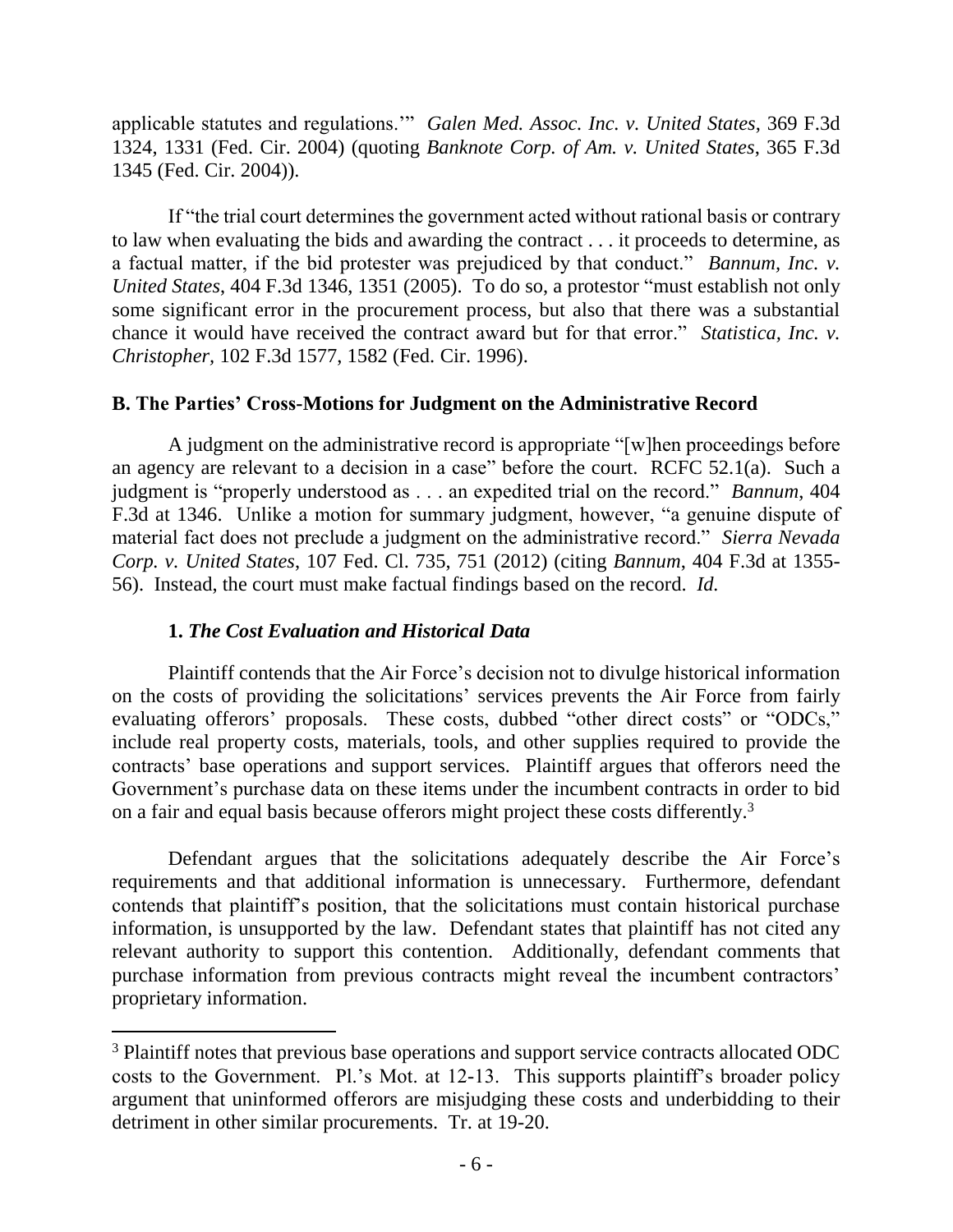The solicitations in these cases provide expansive and thoroughly-detailed descriptions of the Air Force's base operations and support services requirements in their Performance of Work Statements.<sup>4</sup> AR Tab 5a, Tab 32a. These work statements contain numerous specifications regarding personnel, quality control, security, operations, safety, and other topics. The solicitations also project future workload estimates to aid offerors. AR Tab 5a at 399-403, 419-421, 440-441, 493, Tab 32a at 1915-1919, 1935-1940, 1963, 2012. The solicitations do not, however, include projections or estimates of the costs for materials and supplies needed to complete these tasks, the so-called ODCs.

The question before the court is whether the Air Force's decision not to include historical purchase information that offerors could use to project these ODCs was arbitrary or capricious. In other words, whether the solicitations can "[s]upport meaningful comparison and discrimination between and among competing proposals" without this ODC information. FAR § 15.304(b)(2).

The court addressed a similar question in *Glenn Defense Marine (Asia) PTE Ltd. v. United States*, 97 Fed. Cl. 568 (2011). In that case, also a pre-award bid protest, the court considered whether a Navy solicitation for indefinite–delivery indefinite–quantity ("IDIQ") maritime support contracts provided sufficient information. Finding that it did, the court recognized the "general rule" that "offerors must be given sufficient detail in an RFP to allow them to compete intelligently and on a relatively equal basis.'" *Id.* at 578 (quoting *Interface Flooring Sys., Inc.*, B–225439, 1987 WL 101567, at \*5 (Comp. Gen. Mar. 4, 1987)).

The *Glenn Defense* court noted that this general rule has a special application in the context of IDIQ contracts because the open terms of these contracts "present[] a particular challenge." *Id.* (citing *Linc Gov't Servs., LLC v. United States,* 96 Fed. Cl. 672, 713 (2010)). For these contracts, the court recognized that "it may not be possible for the contracting agency to predict its needs accurately" and concluded that, therefore, "the solicitation should be based upon the best available information." *Id.* If the agency's needs are unknown, agencies are permitted to "base the solicitation upon the best available information . . . and rely on the professional expertise and business judgment of the bidders to fill in the missing information for themselves." *Id.* at 580. Subsequent cases have also acknowledged the predicament that IDIQ contracts present and found that when the Government cannot reasonably estimate its needs it is only required to provide offers with the best available information. *E.g., Qwest Gov't Servs., Inc. v. United States*, 112 Fed. Cl. 24 (2013).

 $\overline{a}$ 

<sup>&</sup>lt;sup>4</sup> As defendant pointed out at oral argument, the solicitations contain detailed specifications such as the acceptable range for the height of grass. Tr. at 38 (citing AR 479-480).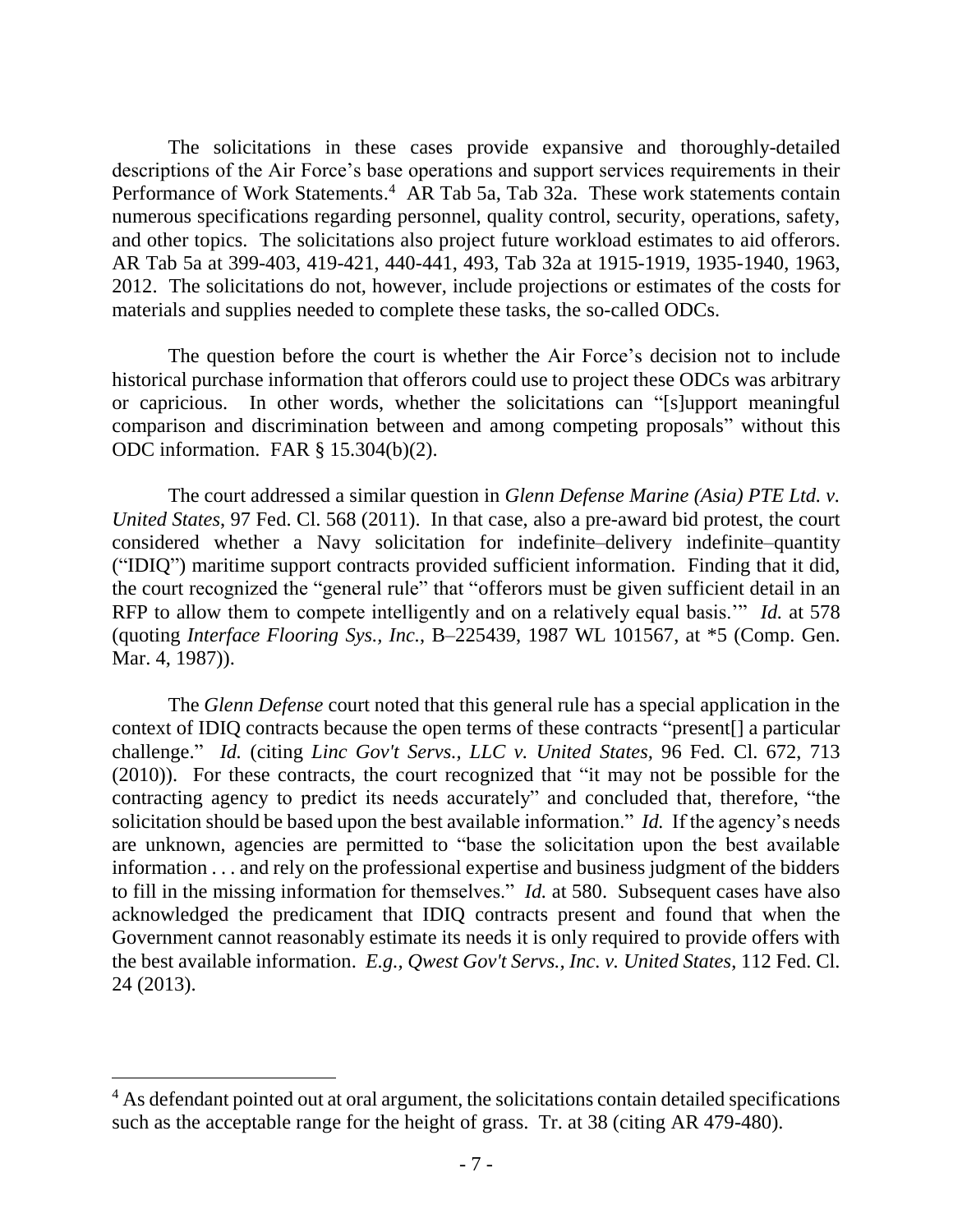Plaintiff argues that the court should extend this line of cases<sup>5</sup> outside of the IDIQ context and require the Government to reveal the best available information for the firm fixed price portion of the solicitations. As plaintiff puts it, offerors "do not have sufficient information because there's better information." Tr. at 15.

This line of reasoning, however, does not consider the underlying rationale behind the standard for IDIQ contracts. Agencies employ IDIQ contracts when their needs are indeterminate and, typically, agencies will include estimates to enable offerors to price their bids. Only when estimates are impracticable do they provide the best available information as a substitute. For example, "[w]here estimates for various types of required services are not reasonably available, an agency may establish a reasonable hypothetical, consistent with the RFP requirements, to provide a common basis for comparing the relative costs of the proposals." *Glenn Defense*, 97 Fed. Cl. at 580.

Here, there is no similar logic for requiring the agency to release historical purchase information. The solicitations clearly state the Air Force's requirements and define the contracts' terms. The information plaintiff seeks does not clarify an ambiguity or uncertainty in the solicitations. Instead, plaintiff requests data on the incumbents' costs of *providing* these services. In other words, information on the costs that other firms have accrued in satisfying their contracts' requirements. Plaintiff candidly admits that its motivation is to assist other bidders that might be inexperienced<sup>6</sup> in pricing the work requested. Tr. at 16-17. Yet, "there is no legal requirement that a competition be based on specifications drafted in such detail as to eliminate completely any risk for the contractor or that the procuring agency remove all uncertainty from the mind of every prospective offeror.'" *FirstLine Transp. Sec., Inc. v. United States*, 107 Fed. Cl. 189, 208 (2012) (quoting *Richen Mgmt., LLC,* B–406850, 2012 CPD ¶ 215, at \*3 (Comp. Gen. July 31, 2012).

The court will not extend the best available information rule to firm fixed price contracts. Putting aside the far-reaching implications of such a ruling, the court is not persuaded that such a dramatic expansion of the rule is justified. Accordingly, the court finds that the Air Force's decision not to include historical cost information was neither arbitrary nor capricious because the solicitations at issue provide sufficient detail to allow offerors to compete intelligently and on a relatively equal basis.

Plaintiff presents a secondary ODC-related argument: that the Air Force's price analysis conflicts with the FAR because it does not require offerors to separately state their ODCs. Plaintiff contends that the Air Force cannot evaluate price balance without knowing the offerors' projected ODCs for each of their quoted contract line item prices.

<sup>5</sup> In plaintiff's words, the court should take the "next step" to *Glenn Defense*. Tr. at 15.

<sup>6</sup> At oral argument, plaintiff presented the policy argument that other offerors might "not appreciate the risk" associated with these costs and underbid. Tr. at 19-20.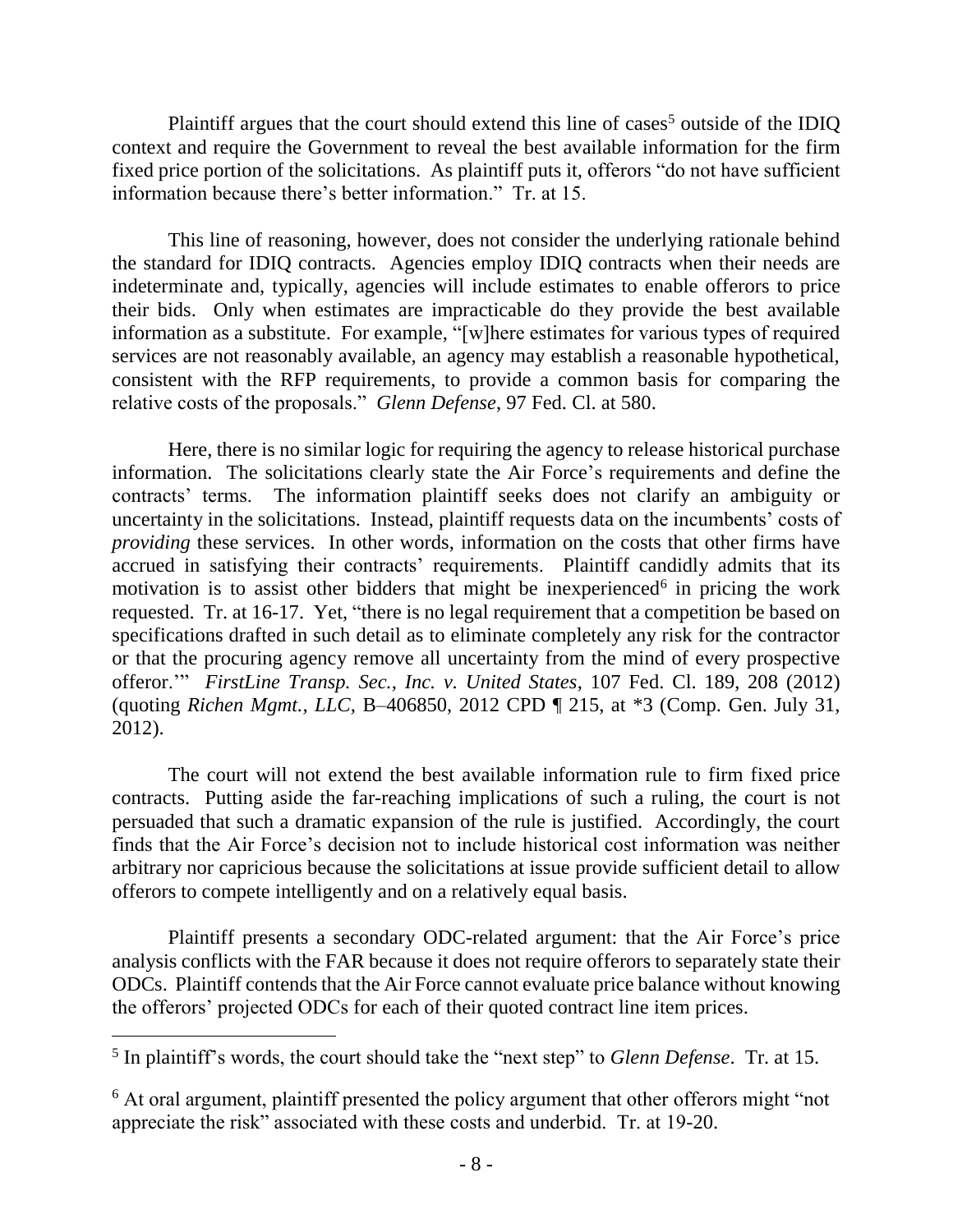FAR § 15.404-1(g) describes the requirements for a price balance analysis. It states that "[u]nbalanced pricing exists when, despite an acceptable total evaluated price, the price of one or more contract line items is significantly over or understated *as indicated by the application of cost or price analysis* t*echniques.*" *Id.* (emphasis added). The regulation clearly indicates that price analysis is a post-submission issue. Therefore, it is not properly the subject of a pre-award bid protest. *Glenn Defense*, 97 Fed. Cl. at 581 (stating that "[t]he text of FAR 15.404–1(g) makes clear that the FAR addresses the agency's price analysis of offers, and not the language or structure of the solicitation."). For this reason, the court will not consider it here.

Furthermore, the court remains wary of exposing the incumbent contractors' confidential proprietary information. Although plaintiff asserts that ODC data is not privileged,<sup>7</sup> the Freedom of Information Act ("FOIA") does exempt certain confidential commercial and financial information. 5 U.S.C. § 552(b)(4). For this reason, the Government does not reveal information such as "cost breakdowns, profit, [and] indirect cost rates" during post-award debriefing. FAR § 15.506(e)(3); *Essex Electro Engineers, Inc. v. U.S. Sec'y of Army*, 686 F. Supp. 2d 91, 94-95 (D.D.C. 2010) (commenting that the FAR exemption tracks its FOIA counterpart). The court does not need to reach this question, however, since plaintiff's motion is denied on other grounds.

### **2.** *The Past Performance Review*

 $\overline{a}$ 

Plaintiff argues that the instant solicitations violate the FAR by granting favorable treatment to offerors with limited or no past performance record. As discussed above, the solicitations plan to grade past performance on an acceptable or unacceptable basis and consider "unknown" offerors with scarce or no past performance as acceptable. In plaintiff's view, this approach constitutes impermissible favorable treatment because the solicitations are in effect treating unknown offerors "more favorably for not having any past performance." Pl.'s Mot. at 21. Plaintiff contends that this works "to the detriment of those offerors who have strived to earn and establish an acceptable past performance history." Pl.'s Mot. at 19.

Defendant responds that the Air Force's approach is "fully consistent" with the FAR. Def.'s Mot. at 18. Defendant points to GAO precedent to support this assertion. *Id.*

 Under the FAR, LPTA procurements do not need to consider past performance. FAR § 15.101-2(b)(1). If they elect to do so, however, the solicitations must be conducted in accordance with FAR § 15.305. *Id.* Pursuant to FAR § 15.305, offerors with a limited or no past performance record "may not be evaluated favorably or unfavorably on past performance." FAR § 15.305(a)(2)(iv). Notably, LPTA solicitations are excepted from

<sup>7</sup> Plaintiff contends that the ODC information it seeks is "clearly FOIA-able" and does not believe that the data falls beneath a FOIA exemption. Tr. 13, 59.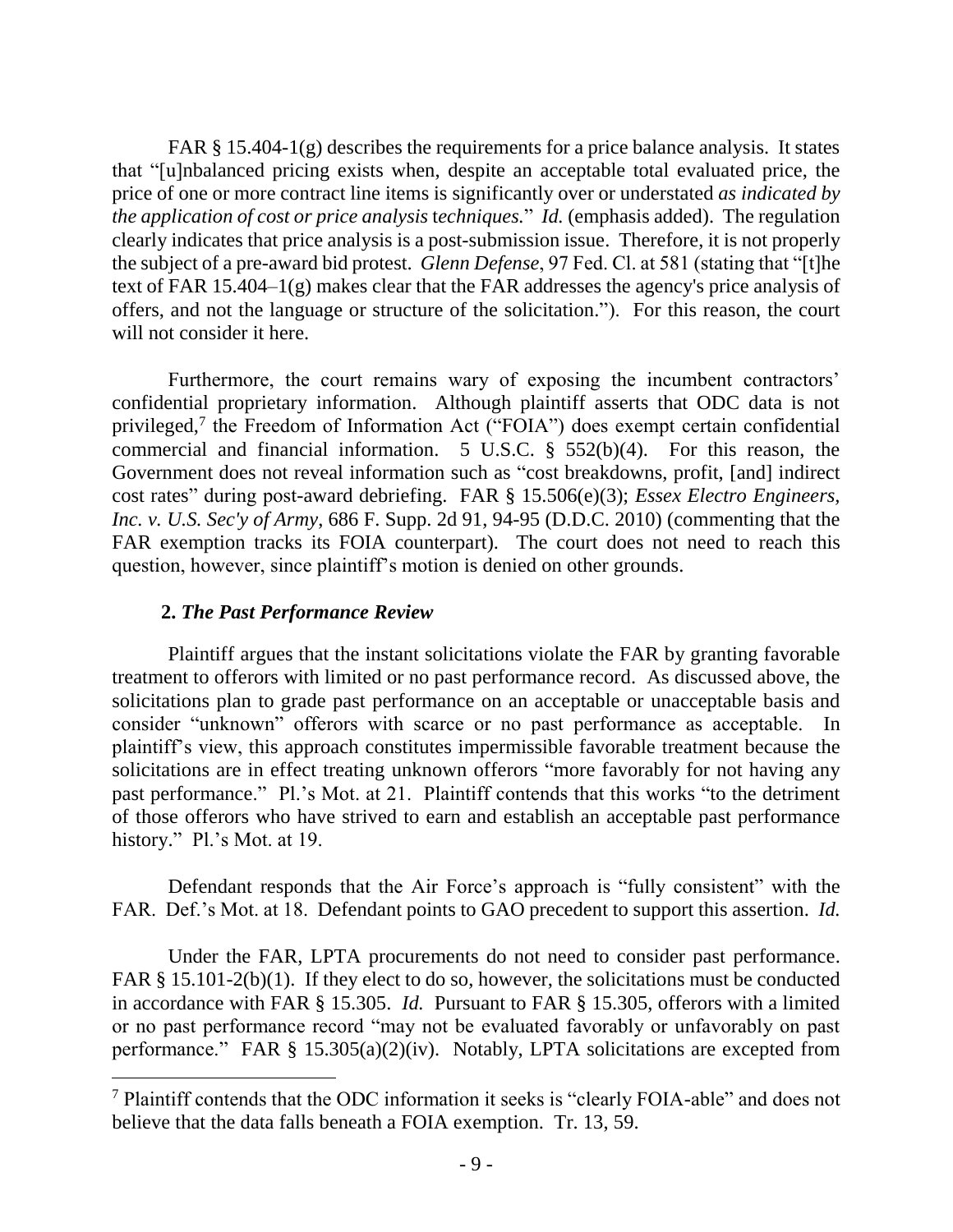the comparative assessment subsection, set out in FAR  $\S$  15.305(a)(2)(i), because tradeoffs between price and non-price factors are not permitted in LPTA procurements. FAR § 15.101-2(b)(2). Instead, the agency evaluates each proposal's non-price factors strictly for acceptability and ranks proposals solely based on price. FAR § 15.101-2(b)(3).

Here, the solicitations conform to the regulations set out in FAR § 15.101-2. The Air Force has elected to consider past performance on an acceptable/unacceptable basis and will not make any tradeoffs against other factors or rank proposals based on past performance.<sup>8</sup> The court must examine, however, whether they comply with FAR § 15.305's bar on favorable or unfavorable treatment for offerors with scarce or no past performance.

This question turns on whether the solicitations' plan to consider "unknown" offerors without past performance as acceptable constitutes favorable treatment. In order to make this determination, the court must examine the purpose and function of the past performance evaluation.

The solicitations state that the Air Force will evaluate past performance in order to gauge "the probability of the offeror to meet the performance requirements of the proposed contract." AR Tab 5 at 352-53, Tab 32 at 1863-64. Particularly, the Air Force plans consider each offeror's record of "customer satisfaction and timely delivery of goods and services." *Id.* If "the Government has no reasonable expectation that the offeror will be able to successfully perform the required effort" then the Air Force will grade the offeror as unacceptable. *Id.* In short, the Air Force seeks to ensure that the awarded bidder will fulfill the contract with acceptable customer satisfaction.

Yet, the Air Force can only consider non-price factors, such as past performance, on an acceptable/unacceptable basis because these are LPTA procurements. This leaves the Air Force with two options for offerors with unknown past performance: (i) consider the proposal as acceptable or (ii) grade them as unacceptable and refer the offerors to the Small Business Administration ("SBA") for a Certificate of Competency determination. FAR § 15.101-2(b)(1). The SBA reviews offerors for competency once an agency has "determin[ed] and document[ed] that an apparent successful small business offeror lacks certain elements of responsibility (including, but not limited to, capability, competency, capacity, credit, integrity, perseverance, tenacity, and limitations on subcontracting . . . ." FAR § 19.602-1(a). In other words, SBA referral requires a finding that an offeror is "nonresponsible." FAR § 19.601(c). Either of the two aforementioned options, however, exposes the Air Force to protest. Considering unknown offerors as acceptable is arguably favorable but considering them unacceptable is clearly unfavorable.

 $\overline{a}$ 

<sup>8</sup> Plaintiff alleges that the Air Force's "integrated assessment" of these factors necessitates tradeoffs. The court will address the argument in the next subsection.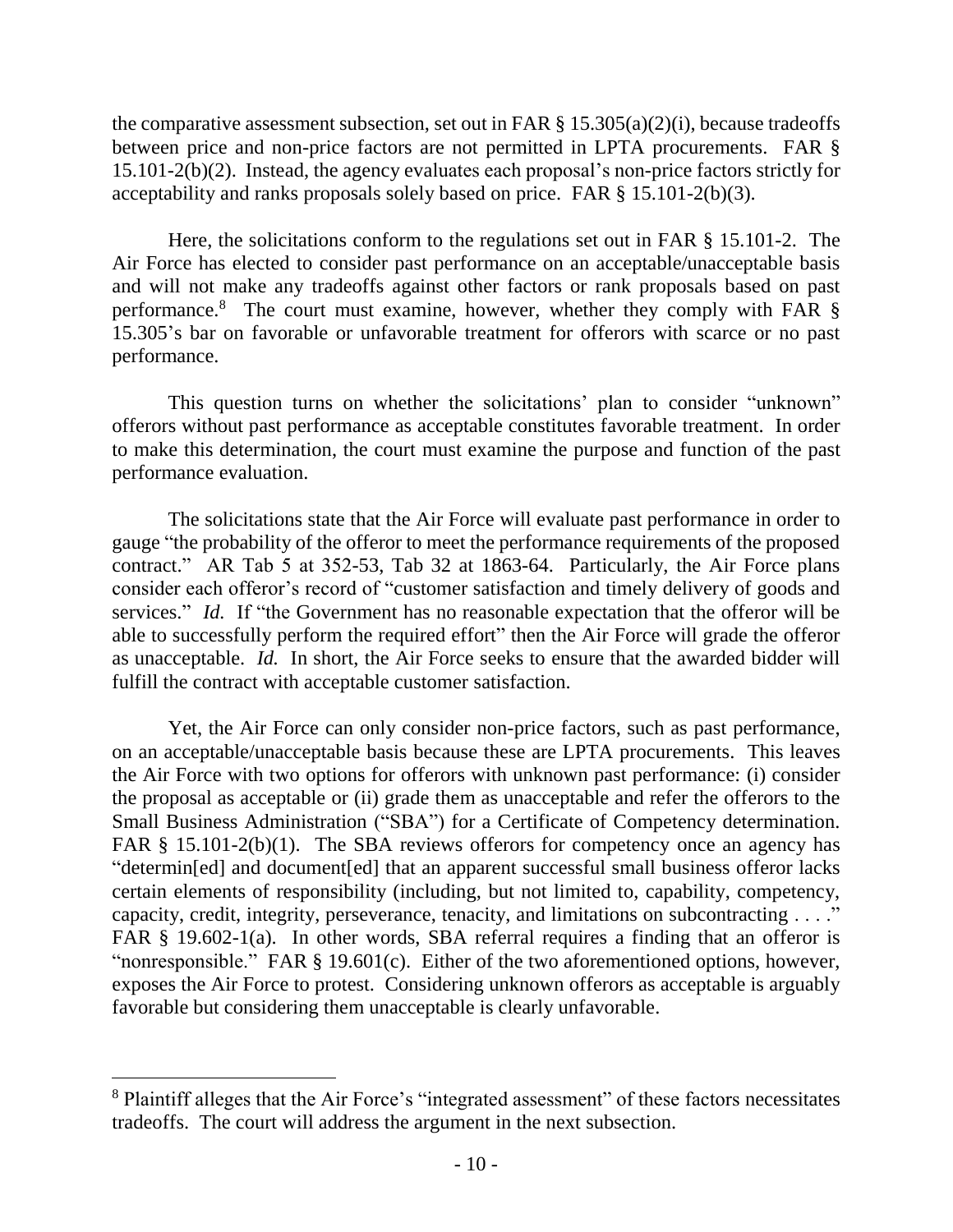The GAO confronted this quandary in *Y &K Maint., Inc.*, B-405310.2, 2011 WL 5560750 (Comp. Gen. Oct. 17, 2011). There, the protestor contested an Army solicitation for medical services on substantially similar grounds to the cases at bar. The GAO "found no basis to object to the RFP's stated methodology for evaluating past performance." *Id.*  at 5. The GAO reasoned that treating unknown offerors as acceptable was "effectively, no different than assigning a neutral rating to that offeror's past performance." *Id.*

 The court finds this rationale persuasive. In LPTA procurements, the Government uses non-price factors to eliminate unsuitable offerors before ranking them based on price. The Air Force's plan here, to consider unknown offerors as acceptable, qualifies unknown offerors as eligible for selection but does not impart any other competitive benefit. The Air Force cannot differentiate or make tradeoffs based on past performance. Put another way, the procedure simply allows the offerors with unknown past performance to advance in the process.

This approach makes particular sense in light of the past performance evaluation's purpose. The Air Force seeks to ensure its own satisfaction and eliminate offerors with a negative past performance record. They cannot eliminate unknown offerors, however, as this would clearly constitute unfavorable treatment. Instead, the Air Force plans to include these offerors' bids in the pool of acceptable offerors, effectively assigning them a neutral grade. In this way, the Air Force can achieve its purpose of screening out offerors with established records of negative past performance and avoid treating unknown offerors favorably or unfavorably.<sup>9</sup>

The Air Force has provided a reasonable basis for its proposed past performance evaluation. Accordingly, "the court should stay its hand even though it might, as an original proposition, have reached a different conclusion as to the proper administration and application of the procurement regulations." *Weeks Marine, Inc. v. United States*, 575 F.3d 1352, 1371 (Fed. Cir. 2009) (citing *Honeywell, Inc. v. United States,* 870 F.2d 644, 648 (Fed. Cir.1989)).

For the aforementioned reasons, the court finds that the solicitations' past performance evaluation procedures do not grant offerors with limited or scarce past performance history favorable treatment. The court does not accept plaintiff's argument that the Air Force's proposed past performance evaluation procedure violates FAR § 15.305(a)(2)(iv) and constitutes a flaw in the procurements.

<sup>9</sup> Notably, a ruling that the Air Force's procedure violates the FAR would prohibit agencies from considering past performance whatsoever in LPTA procurements because agencies could not then consider unknown offerors either acceptable or unacceptable. The parties recognized this conundrum at oral argument. Tr. at 47-48, 57-58. The court declines to issues such a ruling.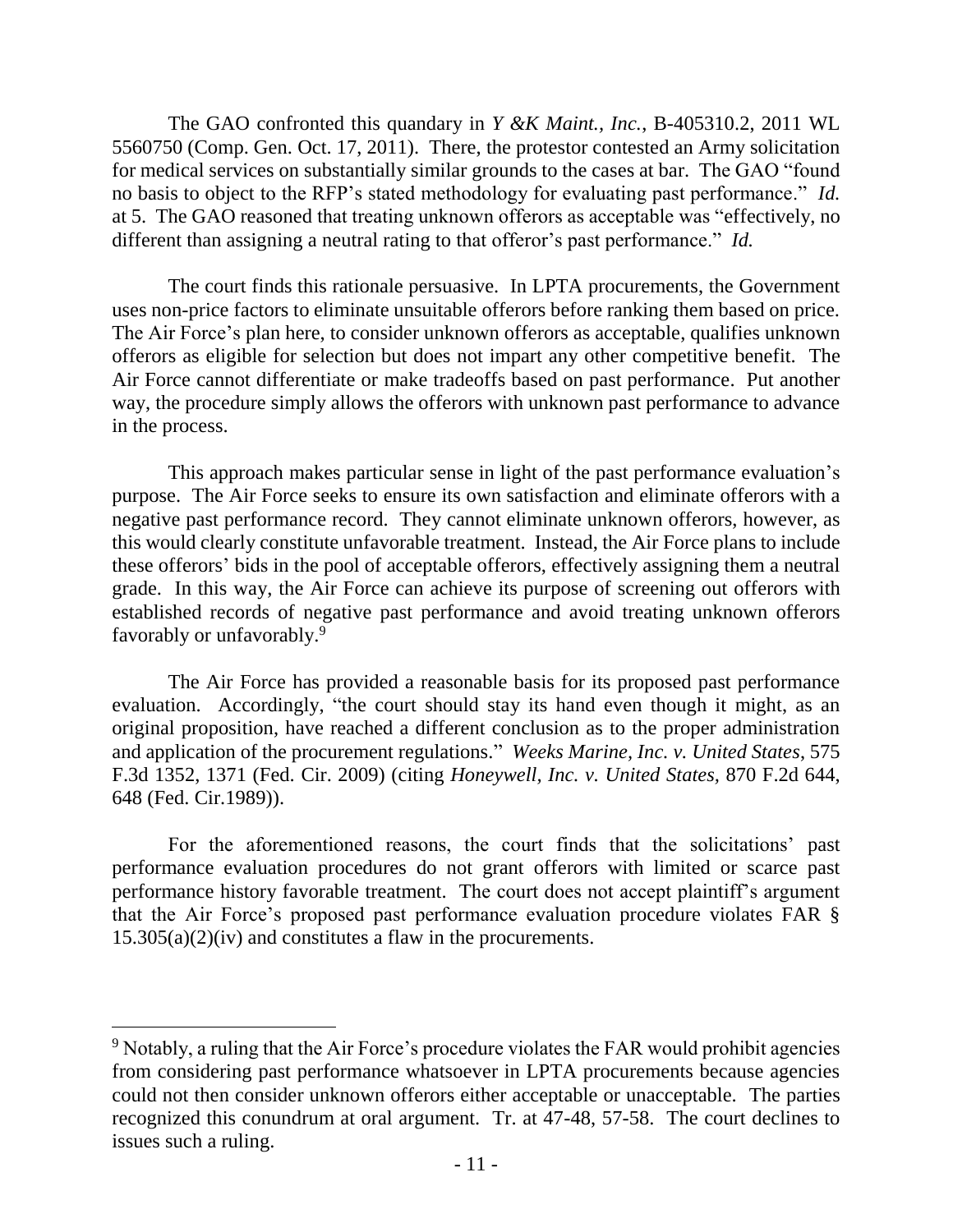### **3***. The Lowest Priced Technically Acceptable Format*

Plaintiff also contests the solicitations' format, arguing that the LPTA approach does not represent the best value to the Government. Pl.'s Mot. at 24. According to plaintiff, the Air Force has "failed to document specifically why" it believes that an LPTA methodology will result in the best value. *Id.* at 25. Plaintiff concludes that if the Air Force proceeds with LPTA procurements coupled with the solicitations' past performance evaluation procedure, "there is simply no way . . . that [the Air Force's] ultimate selection would result in a 'best value.'" *Id.* at 26. Additionally, plaintiff contends that the Air Force's planned integrated assessment "necessarily involve<sup>[s]</sup> trade off evaluations" which "are expressly prohibited." *Id.*

Defendant contends that the Air Force's decision to select the LPTA format was within the broad discretion afforded to agency contracting officers. Defendant also challenges plaintiff's argument that the solicitations' integrated assessments require tradeoffs.

Contracting officers "are entitled to exercise discretion upon a broad range of issues confronting them in the procurement process." *Impresa Construzioni,* 238 F.3d at 1332 (internal quotation marks omitted). In negotiated procurements, $10$  such as this one, "the regulations entrust the contracting officer with especially great discretion." *Am. Tel. & Tel. Co. v. United States*, 307 F.3d 1374, 1379 (Fed. Cir. 2002); *LaBarge Products, Inc. v. W.*, 46 F.3d 1547, 1555 (Fed. Cir. 1995) (citing *Burroughs Corp. v. United States,* 223 Ct. Cl. 53, 65 (1980)). This discretion "extend[s] even to application of procurement regulations." *PlanetSpace, Inc. v. United States,* 92 Fed. Cl. 520, 539 (2010) (citing *Am. Tel. & Tel. Co.*, 307 F.3d at 1379).

 In the instant cases, the Air Force contracting officer determined that "[t]here is a reasonable expectation that best value will be obtained from the selection of a technically acceptable proposal" and decided to employ the LPTA methodology. AR Tab 12 at 739. Under the FAR, "[a]n agency can obtain best value in negotiated acquisitions by using any one or a combination of source selection approaches." FAR § 15.101. The contracting officer endeavors to select the approach that will provide the best overall value to the Government, understanding that the "relative importance of cost of price may vary." *Id.* For example, when "the requirement is clearly definable and the risk of unsuccessful contract performance is minimal, cost or price may play a dominant role in source selection." *Id.*

<sup>&</sup>lt;sup>10</sup> Negotiated procurements award contracts using procedures other than sealed bidding. FAR § 15.000. In sealed bidding, the Government invites bids and then evaluates them without discussion. FAR § 14.101.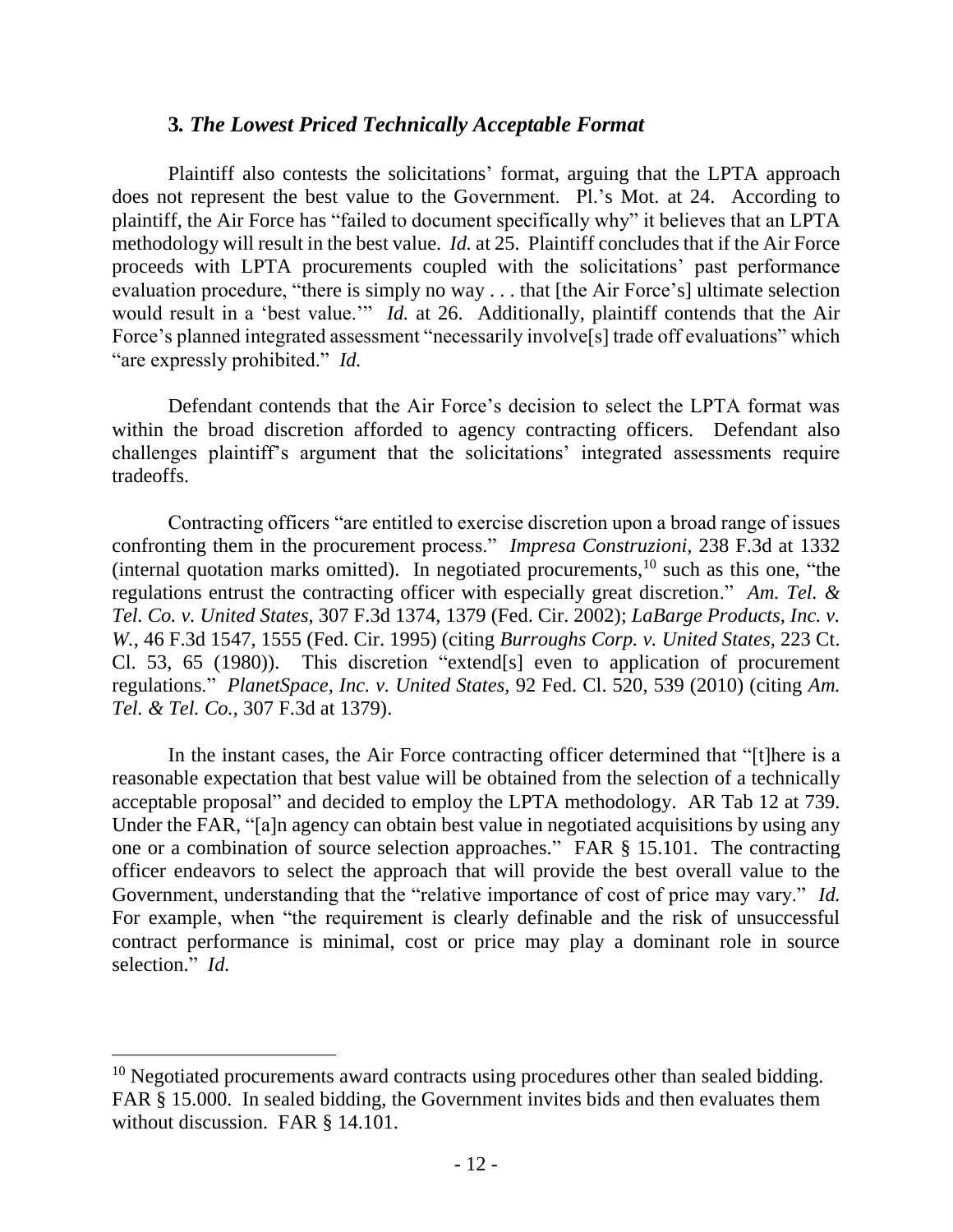Here, the Air Force determined that its requirements "have been stable for many years" and "are not expected to vary significantly from the current level." AR Tab 12 at 737, Tab 45 at 2407. The contracting officer also found that the Air Force's requirements "are well defined and performance will be closely monitored." AR Tab 12 at 738, Tab 45 at 2408. The Air Force noted that the solicitations further mitigate the risk with a twomonth orientation period. *Id.* During this period, the awardee will "shadow the current work-force on a non-interference basis to observe the operations . . . ." *Id.* The Air Force concluded that the "overall [performance] risk assessment is low." *Id.*

Plaintiff disagrees with the contracting officer's conclusion and asserts the LPTA approach will not always represent the best value. In support of this argument, plaintiff presents a hypothetical in which two offerors are technically acceptable with a nominal price differential but markedly different past performance. Pl.'s Mot. at 26-27. In plaintiff's view, an award to the offeror with a slightly better price over the offeror with significantly better past performance does not represent best value. Once an agency selects the LPTA methodology, however, "[a] proposal is *per se* the best value if it meets the selection criteria and proposes the lowest price." *Universal Marine Co., K.S.C. v. United States*, 120 Fed. Cl. 240, 245 n.4 (2015).

Nevertheless, this hypothetical has no bearing on the question before the court, which is whether the contracting officer articulated a rational basis for the decision to utilize the LPTA methodology. In making this determination, the court reviews the agency's stated rationale for its decision and considers "whether the contracting agency provided a coherent and reasonable explanation of its exercise of discretion . . . ." *Impresa Construzioni*, 238 F.3d at 1332. This standard does not require that the contracting officer's approach will always result in the best value. The court examines the process behind the agency's decision, not the potential outcomes. Here, the contracting officer articulated a rational basis for the Air Force's decision, finding that the overall performance risk for the solicitations was low and that emphasizing the price factor through the LPTA format would secure the best value to the Government.

Moreover, the Air Force's integrated assessment of the solicitations' evaluation factors does not necessitate tradeoffs, as plaintiff suggests. As discussed above, Section M of the solicitations provides that the Air Force will award the contracts to the lowest-priced offerors with an acceptable technical proposal, acceptable past performance, and reasonable/balanced pricing. AR Tab 5 at 350, Tab 32 at 1861. Although the solicitations refer to this process as an "integrated assessment," their terms clearly indicate that the Air Force will evaluate the non-price factors on an acceptable/unacceptable basis and will not conduct tradeoffs based on these factors. *Id.* 

For the aforementioned reasons, the court finds that the Air Force contracting officer's decision to employ the LPTA format was within the "especially great" discretion afforded to contracting officers making decisions in negotiated procurements. *Am. Tel. & Tel. Co.*, 307 F.3d at 1379. The Air Force has clearly provided a coherent and reasonable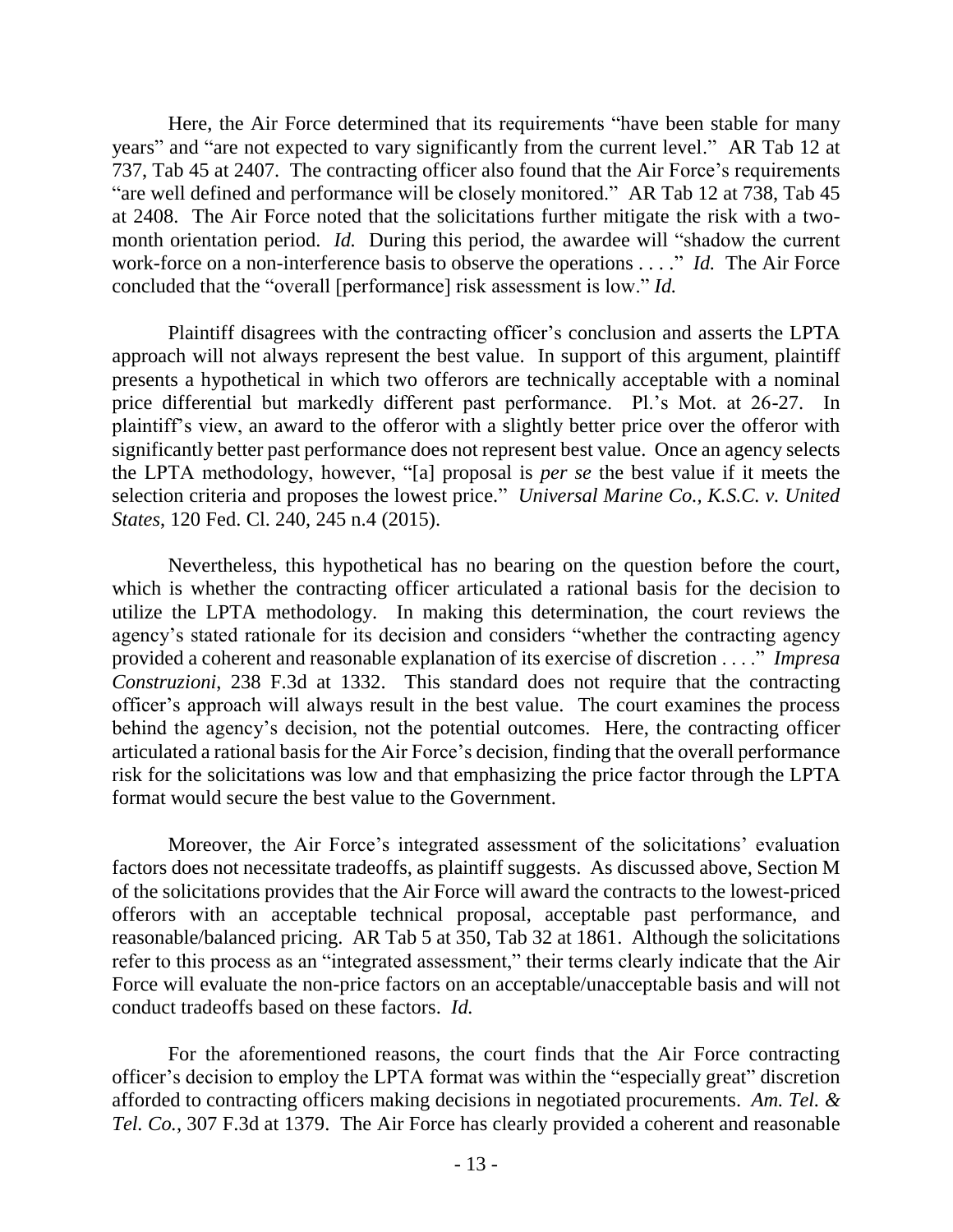explanation for its decision and, therefore, the court will not disturb its determination that an LPTA procurement represents the best value for the Government.

### **C. Defendant's Motion To Strike the Declaration of Gary Giarratano**

Defendant has moved to strike the bulk<sup>11</sup> of one of plaintiff's exhibits, the declaration of Gary Giarratano. Defendant contends that the declaration "is dedicated to introducing facts outside the record and arguing the merits of the Government's contracting decisions" and, therefore, should be stricken because its contents "are irrelevant to the Court's assessment of whether the solicitations at issue in this protest are reasonable and lawful." Def.'s Mot. at 1. Defendant argues that the court must restrict its review to the facts before the agency, as compiled in the administrative record.

 Plaintiff contends that Mr. Giarratano's declaration falls under an exception to the general rule that the court should restrict its review to the administrative record. Plaintiff argues that the court should determine that "the existing record is insufficient for the Court to perform a meaningful review" and allow the declaration to supplement the record. Pl.'s Mot. at 2-3. In plaintiff's view, defendant "misstate[s]" the declaration's purpose, which is solely to supplement the record with information "necessary for the Court to conduct an effective judicial review." *Id.*

 In considering a motion for judgment on the administrative record, the court makes factual findings "as if it were conducting a trial on the record." *Bannum*, 404 F.3d at 1357. Therefore, the court generally reviews the agency's decision "based on the record the agency presents to the reviewing court." *Florida Power & Light v. Lorion*, 470 U.S. 729, 743-44 (1985) (citing *Citizens to Preserve Overton Park v. Volpe*, 401 U.S. 402 (1971)). That is, "the administrative record already in existence, not some new record made initially in the reviewing court." *Axiom Resource Management, Inc. v. United States*, 564 F.3d 1374, 1379 (2009) (quoting *Camp v. Pitts*, 411 U.S. 138, 142 (1973)).

Ultimately, the administrative record "should be supplemented only if the existing record is insufficient to permit meaningful review . . . ." *Axiom*, 564 F.3d at 1381. Courts must "exercise restraint in examining information that was not available to the agency," however, because a "failure to do so risks converting arbitrary and capricious review into a subtle form of *de novo* review." *Arinc Eng'g Servs. LLC v. United States*, 77 Fed. Cl. 196, 200-01 (2007). Parties do not possess an "unfettered right to submit declarations giving [their] commentary on every aspect of the . . . process, and to have those declarations included in the administrative record." *L-3 Communications EOTech, Inc. v.United States*, 87 Fed. Cl. 656, 672 (2009); *RhinoCorps Co. v. United States,* 87 Fed. Cl. 261, 282 (2009)

 $\overline{a}$ 

<sup>&</sup>lt;sup>11</sup> Defendant does not move to strike paragraph 15 of Mr. Giarratano's declaration, which will be admitted.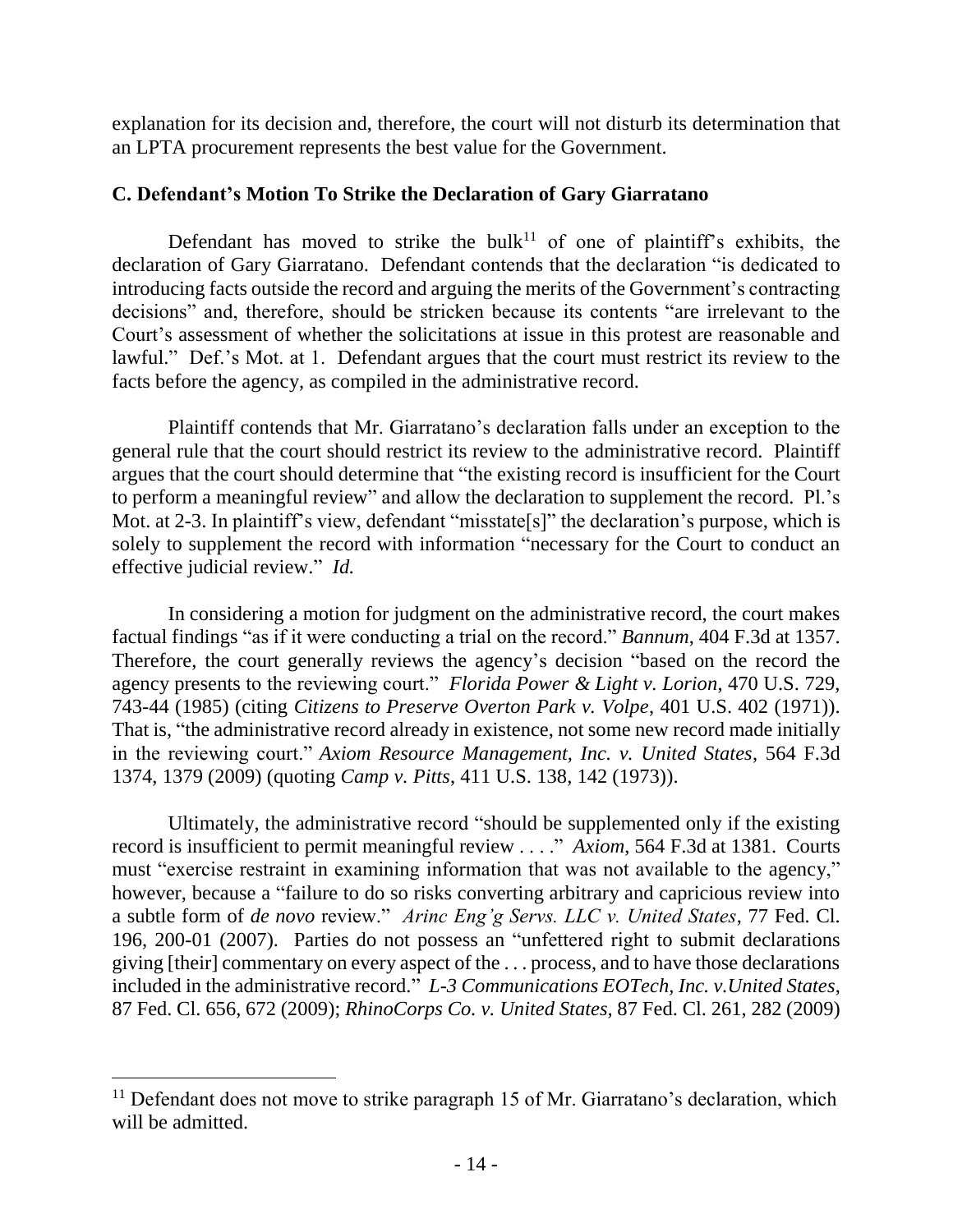(striking proposed declarations because "[t]hese documents proffer facts that substitute plaintiff's opinion for the [government's] technical determinations").

The declaration of Mr. Giarratano, a vice president of Phoenix Management, Inc., provides a wide range of commentary on the solicitations at issue in these cases. He touts plaintiff's "exceptional" record of past performance, Dec. ¶ 6, presents his perspective on the historical ODC information, Dec.  $\P\P$  8-9, estimates the total costs based on his experience with similar contracts, Dec. ¶ 10, and presents his views on whether the Government can meaningfully evaluate bids, Dec. ¶ 11. He also speculates that other firms will "fail to understand the significance of the ODCs." Dec.  $\P$ 12. In sum, Mr. Giarratano's declaration presents his personal opinions on many of the issues before the court.<sup>12</sup>

 The court respectfully finds that it does not require this information to conduct a meaningful judicial review of the solicitations at issue here. The extensive administrative record before the court provides the requisite facts for the court's review of the Air Force's decisions in this case and Mr. Giarratano's declaration does not introduce any new information that might assist that review. For these reasons, the court will grant defendant's motion and strike the declaration with the exception of paragraph 15, which, as defendant notes, has bearing on plaintiff's request for injunctive relief.

### **D. Plaintiff's Request for Injunctive Relief**

 The Tucker Act empowers this court to award "any relief that the court considers proper, including declaratory and injunctive relief." 28 U.S.C. § 1491(b)(2). Thus, "once jurisdiction attaches, the Court of Federal Claims has broad equitable powers to fashion an appropriate remedy," such as a permanent injunction. *Turner Const. Co. v. United States*, 645 F.3d 1377, 1388 (Fed. Cir. 2011). In order to exercise this power, the court must determine "whether (1) the plaintiff has succeeded on the merits, (2) the plaintiff will suffer irreparable harm if the court withholds injunctive relief, (3) the balance of hardships to the respective parties favors the grant of injunctive relief, and (4) the public interest is served by a grant of injunctive relief." *Centech Grp., Inc. v. United States*, 554 F.3d 1029, 1036- 37 (Fed. Cir. 2009). The first prong of this test requires the court to consider "whether, as it must, the plaintiff has succeeded on the merits of the case." *PGBA, LLC v. United States*, 389 F.3d 1219, 1229 (Fed. Cir. 2004).

The court does not accept plaintiff's arguments regarding the solicitations' alleged defects and, therefore, plaintiff cannot demonstrate success on the merits. For this reason, it is not necessary for the court to determine whether plaintiff has satisfied the remaining

<sup>&</sup>lt;sup>12</sup> Phoenix filed a motion to supplement the record with a similar declaration by Mr. Giarratano in another bid protest before this court, which was denied. *Phoenix Mgmt., Inc. v. United States*, 125 Fed. Cl. 170, 177-180 (2016).